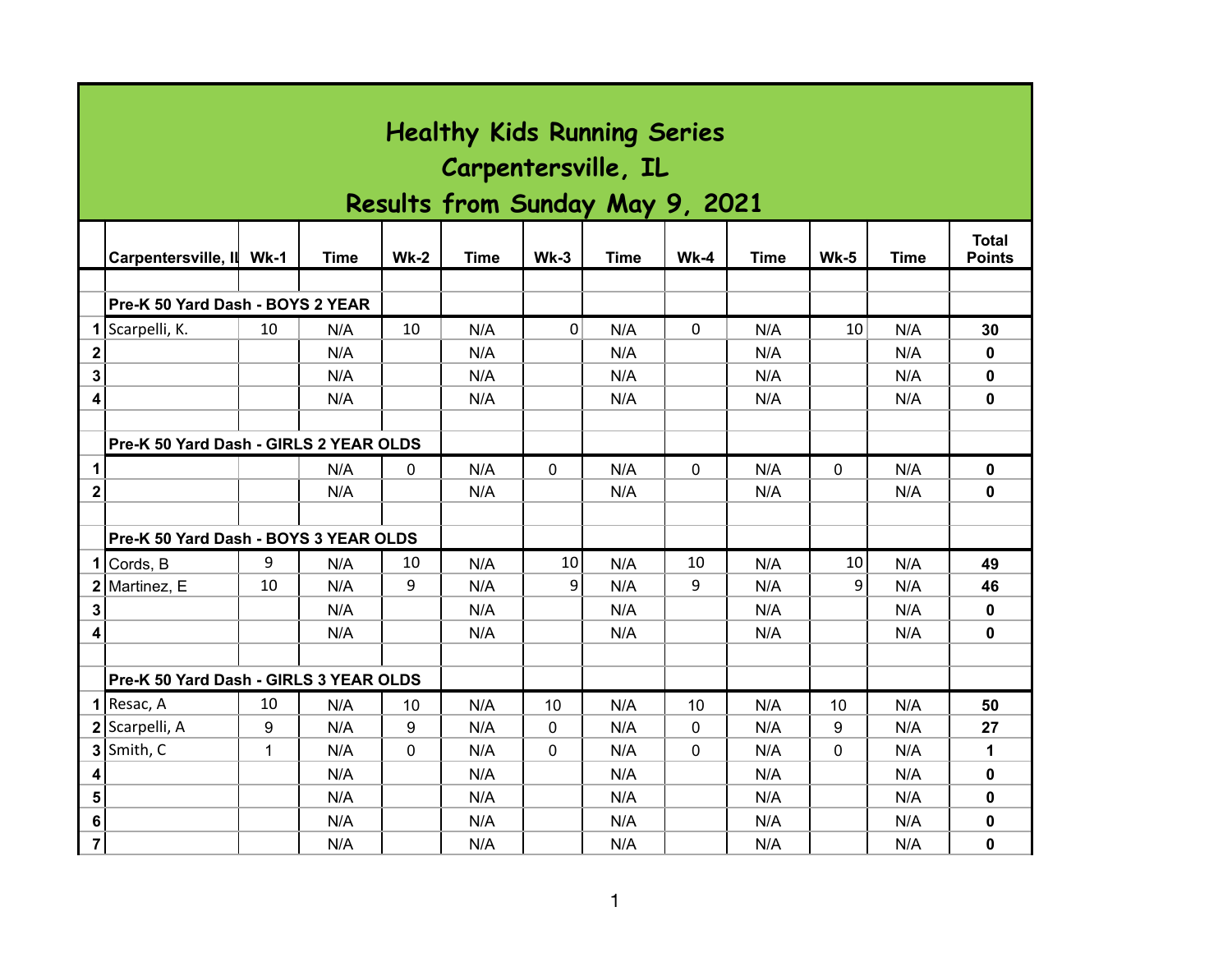|                  | Pre-K 75 Yard Dash - BOYS 4 YEAR OLDS         |                |     |                |     |                 |     |                |     |                |     |              |
|------------------|-----------------------------------------------|----------------|-----|----------------|-----|-----------------|-----|----------------|-----|----------------|-----|--------------|
|                  | 1 Carter, N.                                  | 6              | N/A | 10             | N/A | 7               | N/A | $\overline{7}$ | N/A | 8              | N/A | 38           |
|                  | $2$ Dadji, V.                                 | 9              | N/A | 8              | N/A | 9               | N/A | 8              | N/A | $\overline{7}$ | N/A | 41           |
|                  | $3$ Helbert, C                                | 8              | N/A | $\overline{7}$ | N/A | 8               | N/A | 9              | N/A | 9              | N/A | 41           |
|                  | $4$ Kramer, A.                                | 5              | N/A | 5              | N/A | 5               | N/A | 5              | N/A | 5              | N/A | 25           |
|                  | 5 Krzyzanowski, R                             | $\overline{7}$ | N/A | 6              | N/A | $6\phantom{1}6$ | N/A | 6              | N/A | 6              | N/A | 31           |
|                  | 6 Kwasny, W.                                  | 10             | N/A | 9              | N/A | 10              | N/A | 10             | N/A | 10             | N/A | 49           |
| $\overline{7}$   | Sowa. C                                       | 0              | N/A | 0              | N/A | $\mathbf 0$     | N/A | $\mathbf 0$    | N/A |                | N/A | $\mathbf 0$  |
| 8                |                                               |                | N/A |                | N/A |                 | N/A |                | N/A |                | N/A | $\mathbf 0$  |
|                  |                                               |                |     |                |     |                 |     |                |     |                |     |              |
|                  | Pre-K 75 Yard Dash - GIRLS 4 YEAR OLDS HEAT 1 |                |     |                |     |                 |     |                |     |                |     |              |
|                  | $1$ Doud, V                                   | 8              | N/A | 8              | N/A | 10              | N/A | $\mathbf 0$    | N/A | 0              | N/A | 26           |
|                  | $2$ Estefan, A.                               | $\overline{7}$ | N/A | $\overline{7}$ | N/A | 8               | N/A | 9              | N/A | 8              | N/A | 39           |
|                  | $3$ Perez, M                                  | 0              | N/A | 9              | N/A | 6               | N/A | 10             | N/A | 10             | N/A | 35           |
|                  | $4$ Rutson, A                                 | 10             | N/A | 10             | N/A | $\overline{7}$  | N/A | 8              | N/A | 9              | N/A | 44           |
| 5                | Sims, M                                       | 9              | N/A | 6              | N/A | 9               | N/A | 0              | N/A | 0              | N/A | 24           |
| 6                |                                               |                | N/A |                | N/A |                 | N/A |                | N/A |                | N/A | $\mathbf 0$  |
|                  |                                               |                |     |                |     |                 |     |                |     |                |     |              |
|                  | Pre-K 75 Yard Dash - BOYS 5 YEAR OLDS HEAT 1  |                |     |                |     |                 |     |                |     |                |     |              |
|                  | $1$ Heaton, J                                 | 8              | N/A | 8              | N/A | $\pmb{0}$       | N/A | 9              | N/A | 8              | N/A | 33           |
|                  | 2 Krzyzanowski, J                             | $\overline{7}$ | N/A | $\overline{7}$ | N/A | 8               | N/A | 8              | N/A | $\overline{7}$ | N/A | 37           |
|                  | $3$ Rayner, J.                                | 10             | N/A | 9              | N/A | 10              | N/A | 10             | N/A | 10             | N/A | 49           |
| 4                | Wells, A.                                     | 9              | N/A | 10             | N/A | 9               | N/A | 7              | N/A | 9              | N/A | 44           |
| 5                |                                               |                | N/A |                | N/A |                 | N/A |                | N/A |                | N/A | $\mathbf 0$  |
| 6                |                                               |                | N/A |                | N/A |                 | N/A |                | N/A |                | N/A | $\mathbf 0$  |
| $\overline{7}$   |                                               |                | N/A |                | N/A |                 | N/A |                | N/A |                | N/A | $\mathbf{0}$ |
| 8                |                                               |                | N/A |                | N/A |                 | N/A |                | N/A |                | N/A | $\mathbf{0}$ |
| $\boldsymbol{9}$ |                                               |                | N/A |                | N/A |                 | N/A |                | N/A |                | N/A | $\pmb{0}$    |
| 10               |                                               |                | N/A |                | N/A |                 | N/A |                | N/A |                | N/A | $\mathbf{0}$ |
|                  |                                               |                |     |                |     |                 |     |                |     |                |     |              |
|                  | Pre-K 75 Yard Dash - GIRLS 5 YEAR OLDS        |                |     |                |     |                 |     |                |     |                |     |              |
|                  | $1$ Gambal, E.                                | 9              | N/A | 9              | N/A | 9               | N/A | 9              | N/A | $\overline{9}$ | N/A | 45           |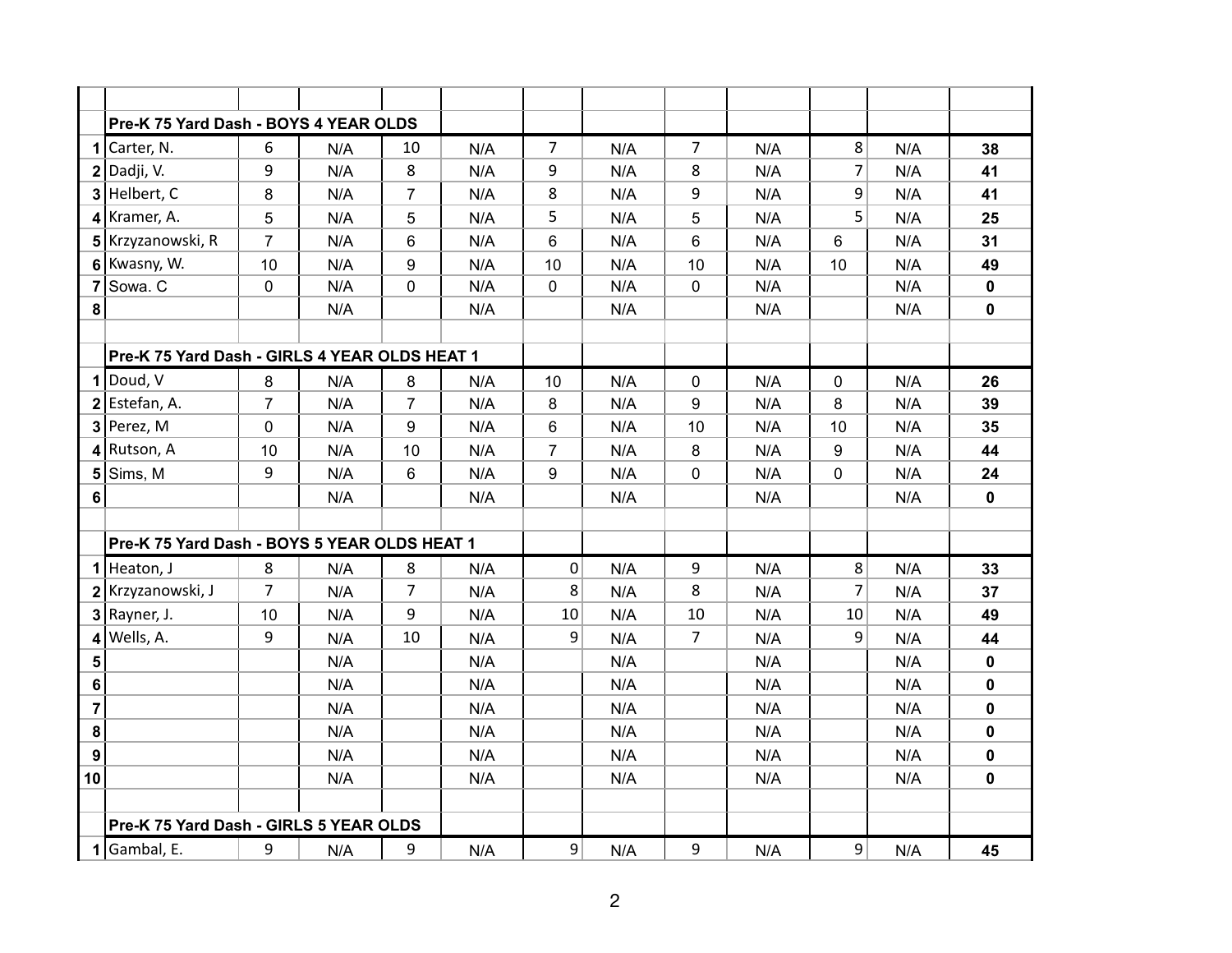| $\mathbf 2$    | Gonzalez, K                      | 10             | N/A            | 10             | N/A     | 10             | N/A            | 10             | N/A  | 10 <sup>1</sup> | N/A  | 50                      |
|----------------|----------------------------------|----------------|----------------|----------------|---------|----------------|----------------|----------------|------|-----------------|------|-------------------------|
| $\overline{3}$ |                                  |                | N/A            |                | N/A     |                | N/A            |                | N/A  |                 | N/A  | $\mathbf 0$             |
|                | Challenger 75 Yard Dash -        |                |                |                |         |                |                |                |      |                 |      |                         |
|                | $1$ Mule, T                      | 9              | N/A            | 9              | N/A     | 0              | N/A            | 0              | N/A  | 9 <sup>1</sup>  | N/A  | 27                      |
| $\mathbf 2$    | Vollrath, E                      | 10             | N/A            | 10             | N/A     | 10             | N/A            | 10             | N/A  | 10              | N/A  | 50                      |
| 3              |                                  |                | N/A            |                | N/A     |                | N/A            |                | N/A  |                 | N/A  | $\mathbf 0$             |
|                |                                  |                |                |                |         |                |                |                |      |                 |      |                         |
|                | Kindergarden & 1st Grade - Boys  |                |                |                |         |                |                |                |      |                 |      |                         |
|                | 1 Benjamin, L                    | 10             | 1.47           | 10             | 1.26.56 | 10             | 1.35           | 10             | 1.31 | 10              | 1.31 | 50                      |
|                | $2$ Carter, J                    | $\overline{4}$ | 2.04           | 8              | 1.36    | 5              | 1.56           | 1              | 2.43 | $\overline{7}$  | 1.43 | 25                      |
|                | $3$ Cords, D                     | $\overline{2}$ | 2.07           | $\overline{2}$ | 2.05    | $\mathbf{1}$   | 2.05           | 4              | 1.53 | 5               | 1.47 | 14                      |
|                | $4$ Cropper, D                   | $\overline{7}$ | 1.58           | 4              | 1.53    | 6              | 1.52           | 5              | 1.51 | 4               | 1.48 | 26                      |
| 5 <sup>1</sup> | Galassi, A                       | 5              | 2.03           | 3              | 1.54    | $\mathbf 0$    |                | $\pmb{0}$      |      | $\mathbf 0$     |      | 8                       |
|                | $6$ Goetz, G                     | 6              | 2              | 6              | 1.45    | $\overline{7}$ | 1.51           | $\overline{7}$ | 1.44 | 8               | 1.42 | 34                      |
|                | 7 Kwasny, W                      | 3              | 2.06           | 5              | 1.49    | $\overline{4}$ | $\overline{2}$ | 6              | 1.49 | $\overline{7}$  | 1.45 | 25                      |
|                | $8$ Price, T                     | 8              | 1.55           | $\overline{7}$ | 1.41    | 8              | 1.48           | 8              | 1.4  | 6               | 1.46 | 37                      |
|                | $9$ Singh, R                     | 1              | 3              | $\mathbf 1$    | 2.3     | $\mathbf{1}$   | 2.51           | $\mathbf 0$    |      | $\mathbf{1}$    | 2.03 | $\overline{\mathbf{4}}$ |
|                | $10$ Resac, M                    | 9              | 1.5            | 9              | 1.26.96 | 9              | 1.38           | 9              | 1.34 | 9               | 1.33 | 45                      |
|                | 11 Kotlarz, Izaak                | 1              | 3.02           | $\mathbf{1}$   | 2.11    | $\overline{2}$ | 2.02           | $\overline{2}$ | 1.58 | $\overline{2}$  | 1.55 | 8                       |
|                | $12$ Negi, N                     | 1              | 3.01           | $\mathbf{1}$   | 2.11    | $\mathbf 0$    |                | $\pmb{0}$      |      | $\mathbf 0$     |      | $\overline{2}$          |
| 13             | Tenorio, R                       | 8              | 1.55           | $\mathbf{1}$   | 2.11    | 3              | 2.01           | 3              | 1.56 | 3               | 1.54 | 18                      |
| 14             |                                  |                |                |                |         |                |                |                |      |                 |      | 0                       |
|                |                                  |                |                |                |         |                |                |                |      |                 |      |                         |
|                | Kindergarden & 1st Grade - Girls |                |                |                |         |                |                |                |      |                 |      |                         |
|                | 1 Brusich, S                     | $\overline{2}$ | 2.38           | $\overline{2}$ | 1.41    | $\overline{2}$ | 2.12           | 3              | 2.02 | $\overline{2}$  | 2.03 | 11                      |
|                | $2$ Johnson, A                   | $\overline{4}$ | 2.18           | 6              | 1.37    | 3              | 2.06           | 5              | 1.55 | $\overline{7}$  | 1.41 | 25                      |
|                | 3 Knabusch, A                    | $\overline{7}$ | 2.11           | 3              | 1.39    | $\mathbf{1}$   | 2.14           | 4              | 2.01 | 3               | 2.01 | 18                      |
|                | $4$ Kramer, MC                   | 10             | 1.46           | 9              | 1.27.90 | 10             | 1.39           | 10             | 1.32 | 9               | 1.31 | 48                      |
|                | $5$ Loeffler, P                  | 5              | 2.15           | 0              |         | $\overline{7}$ | 1.5            | $\overline{7}$ | 1.45 | 6               | 1.49 | 25                      |
|                | 6 McConnaughay, S                | 8              | $\overline{2}$ | 8              | 1.35    | 8              | 1.49           | 8              | 1.41 | 8               | 1.4  | 40                      |
|                | $7$ Ruston, I                    | 9              | 1.46           | 10             | 1.27.04 | 9              | 1.41           | 9              | 1.36 | 10              | 1.28 | 47                      |
|                | $8$ Storm, L                     | 3              | 2.27           | 5              | 1.38.14 | 6              | $\overline{2}$ | 6              | 1.48 | 5               | 1.52 | 25                      |
|                | 9 Thompson, N                    | 6              | 2.14           | $\overline{7}$ | 1.36    | 5              | 2.01           | $\mathbf 0$    |      | $\mathbf 0$     |      | 18                      |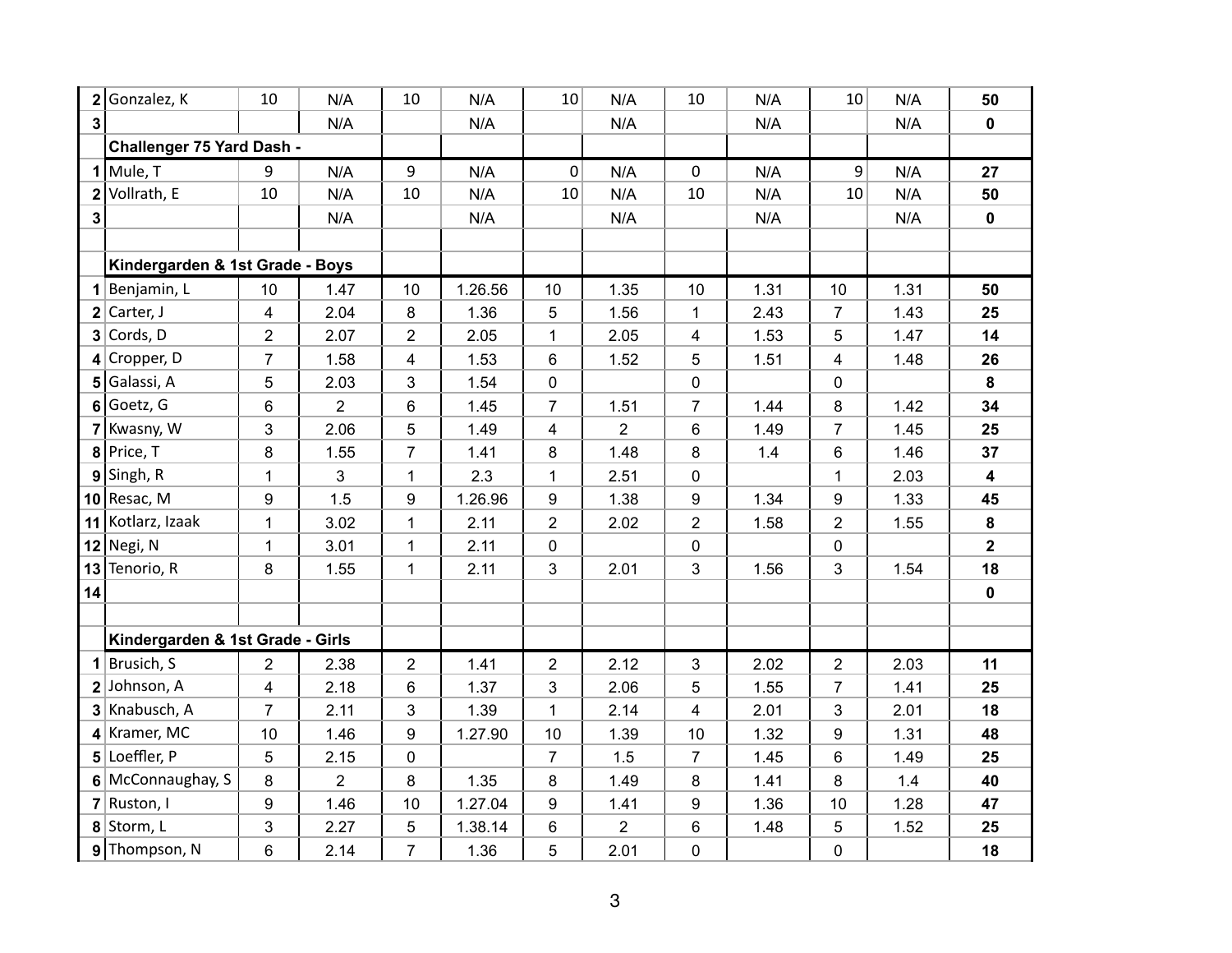|    | $10$ Perez, E           | $\mathbf{1}$   | 2.39 | 4                       | 1.39.92      | 4              | 2.03           | $\overline{2}$ | 2.05 | 4              | 1.55 | 15                      |
|----|-------------------------|----------------|------|-------------------------|--------------|----------------|----------------|----------------|------|----------------|------|-------------------------|
|    | 11 Diaz-Vazquez, E      | $\mathbf{1}$   | 2.4  | $\mathbf{1}$            | 1.45         | $\mathbf{1}$   | 2.49           | $\mathbf{1}$   | 2.59 | $\mathbf{1}$   | 2.31 | 5                       |
| 12 |                         |                |      |                         |              |                |                |                |      |                |      | $\pmb{0}$               |
|    |                         |                |      |                         |              |                |                |                |      |                |      |                         |
|    | 2nd & 3rd Grade - Boys  |                |      |                         |              |                |                |                |      |                |      |                         |
|    | $1$ Corral, L           | 1              | 3.57 | $\mathbf 1$             | 3.32         | $\mathbf{3}$   | 3.55           | $\pmb{0}$      |      | $\overline{4}$ | 3.24 | 9                       |
|    | $2$ Cropper, C          | 8              | 3.22 | 6                       | 3.02         | 8              | 3.07           | 8              | 2.55 | 6              | 2.56 | 36                      |
|    | $3$ Cropper, J          | 9              | 2.55 | 9                       | 2.39         | 9              | 2.4            | 9              | 2.37 | 9              | 2.42 | 45                      |
|    | $4$ Dadej, E            | 10             | 2.47 | 10                      | 2.32         | 10             | 2.38           | 10             | 2.28 | 10             | 2.26 | 50                      |
|    | $5$ Doud, J             | $\mathbf 1$    | 5.07 | 1                       | 4.39         | $\mathbf 1$    | 5.2            | $\pmb{0}$      |      | $\mathbf 0$    |      | $\mathbf{3}$            |
|    | 6 Galassi, D            | $\mathbf{1}$   | 3.55 | 3                       | 3.25         | $\mathbf 0$    |                | $\pmb{0}$      |      | $\mathbf 0$    |      | $\overline{\mathbf{4}}$ |
|    | $7$ Gillie, E           | 6              | 3.33 | 8                       | 2.58         | $\overline{4}$ | 3.19           | 5              | 3.2  | $\mathbf 0$    |      | 23                      |
|    | 8 Halbert, T            | 5              | 3.34 | 5                       | 3.03         | $\overline{7}$ | 3.09           | $\overline{7}$ | 2.59 | $\bf 8$        | 2.48 | 32                      |
|    | $9$ Heaton, J           | 3              | 3.4  | $\mathbf 1$             | 3.31         | 0              |                | 4              | 3.33 | 3              | 3.24 | 11                      |
|    | $10$ Patel, A           | $\mathbf{1}$   | 5.1  | $\mathbf 1$             | 4.25         | $\mathbf 1$    | 5.01           | $\pmb{0}$      |      | $\overline{2}$ | 3.45 | $5\phantom{.0}$         |
|    | 11 Strahs, $C$          | $\overline{4}$ | 3.36 | 4                       | 3.09         | 6              | 3.1            | 6              | 2.59 | $\overline{7}$ | 2.55 | 27                      |
|    | 12 Storm, $L$           | $\mathbf{1}$   | 4    | 1                       | 3.33         | $\overline{2}$ | 4.05           | 3              | 3.44 | 3              | 3.32 | 10                      |
|    | 13 Thompson, H          | $\overline{7}$ | 3.32 | $\overline{7}$          | $\mathbf{3}$ | 5              | 3.18           | $\pmb{0}$      |      | $\mathbf 0$    |      | 19                      |
|    | $14$ Wells, C           | $\overline{2}$ | 3.43 | $\overline{2}$          | 3.27         | $\mathbf{1}$   | 4.19           | $\pmb{0}$      |      | $\sqrt{5}$     | 3.13 | 10                      |
|    | $15$ Sowa, A            | 0              |      | 0                       |              | $\mathbf 0$    |                | 0              |      | $\pmb{0}$      |      | $\mathbf 0$             |
|    |                         |                |      |                         |              |                |                |                |      |                |      |                         |
|    | 2nd & 3rd Grade - Girls |                |      |                         |              |                |                |                |      |                |      |                         |
|    | $1$ Carter, A           | 5              | 4.18 | 8                       | 3.13         | 8              | 3.26           | 8              | 3.01 | 8              | 3.03 | 37                      |
|    | $2$ Eilken, A           | 3              | 4.38 | $\overline{2}$          | 4            | 3              | $\overline{4}$ | 4              | 3.46 | $\mathbf{1}$   | 4.27 | 13                      |
|    | $3$ Goto, E             | 10             | 3.05 | 10                      | 2.44         | 10             | 2.44           | 10             | 2.3  | 10             | 2.28 | 50                      |
|    | $4$ Joustra, M          | 6              | 4.16 | 5                       | 3.39         | $\mathbf 0$    |                | 5              | 3.35 | 6              | 3.25 | 22                      |
|    | $5$ Loeffler, B         | $\overline{7}$ | 3.54 | 0                       |              | 5              | 3.51           | 3              | 3.49 | 3              | 3.3  | 18                      |
|    | $6$ Mule, N             | $\overline{4}$ | 4.2  | $\mathbf 1$             | 4.14         | $\mathbf 0$    |                | $\pmb{0}$      |      | $\overline{2}$ | 4.19 | $\overline{7}$          |
|    | $7$ Price, A            | 9              | 3.15 | 9                       | 2.5          | 9              | 2.54           | 9              | 2.4  | 9              | 2.48 | 45                      |
|    | 8 Tenorio, S            | 8              | 3.47 | 6                       | 3.28         | 6              | 3.5            | 6              | 3.4  | 4              | 3.29 | 30                      |
|    | $9$ Thakur, E           | $\mathbf{1}$   | 4.38 | 3                       | 3.54         | 4              | 3.59           | $\pmb{0}$      |      | $\mathbf 0$    |      | 8                       |
|    | 10 Vollrath, R          | $\overline{2}$ | 4.4  | $\overline{\mathbf{4}}$ | 3.48         | $\overline{2}$ | 4.25           | $\overline{2}$ | 3.58 | 5              | 3.27 | 15                      |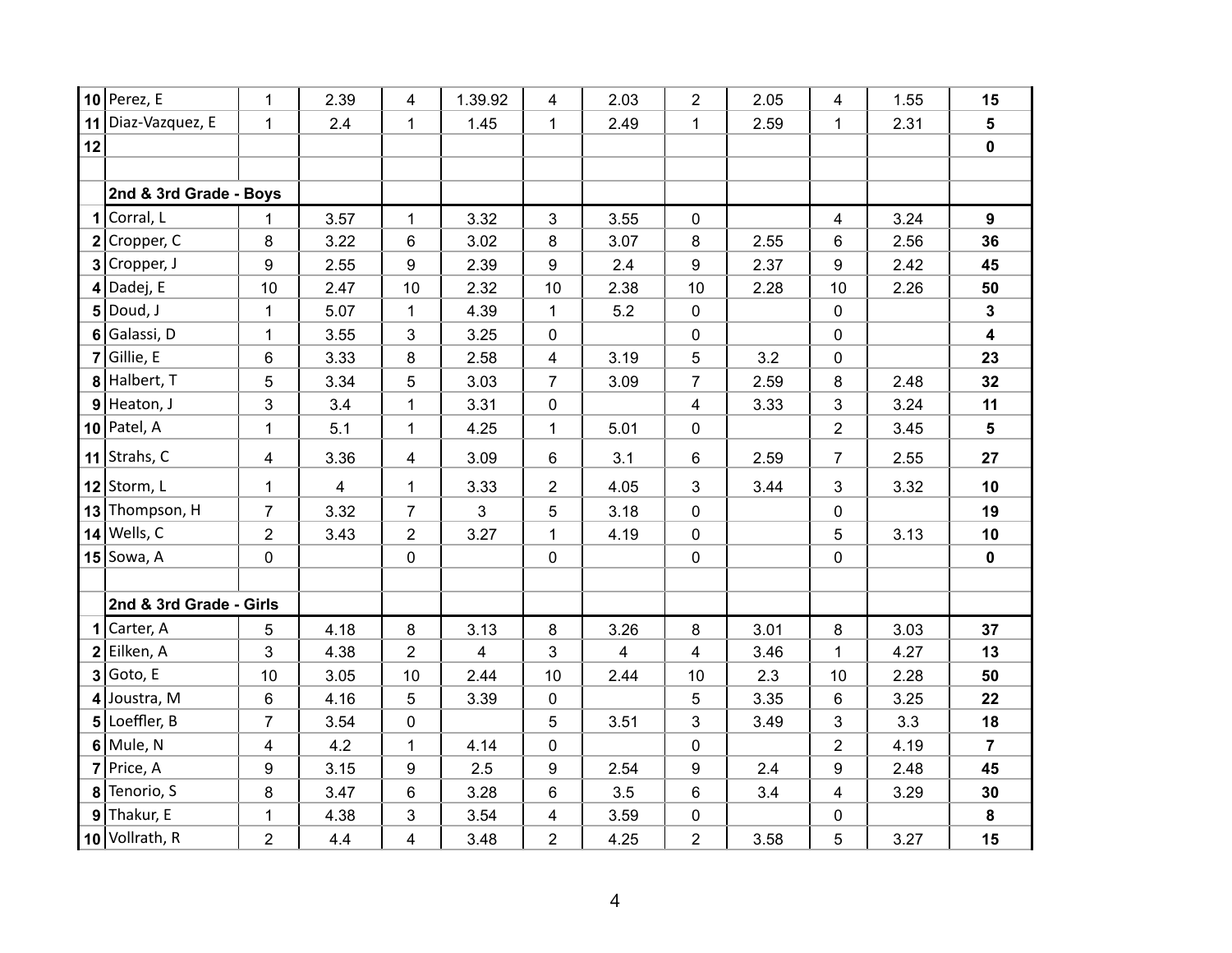|                  | 11 Keller, S            | 1                       | 5.32  | $\overline{7}$          | 3.2   | $\overline{7}$  | 11.17            | 7                | 3.2   | $\overline{7}$          | 3.2   | 29                      |
|------------------|-------------------------|-------------------------|-------|-------------------------|-------|-----------------|------------------|------------------|-------|-------------------------|-------|-------------------------|
| 12               |                         |                         |       |                         |       |                 |                  |                  |       |                         |       |                         |
| 13               |                         |                         |       |                         |       |                 |                  |                  |       |                         |       |                         |
|                  |                         |                         |       |                         |       |                 |                  |                  |       |                         |       |                         |
|                  |                         |                         |       |                         |       |                 |                  |                  |       |                         |       |                         |
|                  | 4th & 5th Grade - Boys  |                         |       |                         |       |                 |                  |                  |       |                         |       |                         |
|                  | $1$ Cords, C            | 1                       | 12.43 | $\mathbf{1}$            | 12.16 | $\mathfrak{S}$  | 12.34            | $\mathfrak{S}$   | 12.15 | $\mathbf{1}$            | 13.31 | 9                       |
|                  | $2$ Flaskamp, J         | 10                      | 7.4   | 8                       | 7.49  | 8               | 8.44             | 9                | 7.27  | 9                       | 7.17  | 44                      |
|                  | $3$ Franco, J           | $\overline{2}$          | 11.16 | $\overline{2}$          | 10.33 | $\mathbf 0$     |                  | 0                |       | $\mathbf 0$             |       | $\overline{\mathbf{4}}$ |
|                  | $4$ Heaton, J           | 8                       | 7.47  | 9                       | 7.48  | 10              | 7:08             | 8                | 7.43  | 6                       | 8.04  | 41                      |
|                  | 5 Kastsanakis, M        | 3                       | 9.4   | $\overline{\mathbf{4}}$ | 9.2   | $\mathbf 0$     |                  | 0                |       | $\overline{\mathbf{4}}$ | 8.53  | 11                      |
|                  | 6 Loeffler, P           | 5                       | 11.35 | 0                       |       | $5\phantom{.0}$ | $\boldsymbol{9}$ | 5                | 9.11  | $\overline{2}$          | 9     | 17                      |
|                  | 7 Milewski, A           | $\overline{7}$          | 8.38  | $\overline{7}$          | 8.13  | 6               | 8.59             | $\overline{7}$   | 7.46  | 8                       | 7.54  | 35                      |
|                  | $8$ Price, G            | $\boldsymbol{9}$        | 7.41  | 10                      | 7.38  | 8               | 7.22             | 9                | 7.29  | 10                      | 7.16  | 46                      |
|                  | $9$ Schiltz, G          | $\,6\,$                 | 8.52  | 5                       | 9.1   | 9               | 7.21             | $10$             | 7.27  | $\overline{7}$          | 8     | 37                      |
|                  | 10 Storm, $A$           | $\overline{\mathbf{4}}$ | 9.12  | 3                       | 9.34  | $\overline{4}$  | 9.44             | 4                | 9.32  | 3                       | 9.04  | 18                      |
|                  | 11 Strahs, $G$          | 1                       | 12.44 | 6                       | 9.08  | $\overline{7}$  | 8.41             | 6                | 8.13  | 5                       | 8.25  | 25                      |
| 12               |                         |                         |       |                         |       |                 |                  |                  |       |                         |       | $\mathbf 0$             |
| 13               |                         |                         |       |                         |       |                 |                  |                  |       |                         |       |                         |
| 14               |                         |                         |       |                         |       |                 |                  |                  |       |                         |       |                         |
|                  |                         |                         |       |                         |       |                 |                  |                  |       |                         |       |                         |
|                  | 4th & 5th Grade - Girls |                         |       |                         |       |                 |                  |                  |       |                         |       |                         |
|                  | 1 Carter, $K$           | 8                       | 9.59  | 8                       | 7.56  | 9               | 11.03            | $\overline{7}$   | 10.56 | $\overline{7}$          | 10.45 | 39                      |
|                  | $2$ Herzog, A           | $\boldsymbol{9}$        | 9.05  | 9                       | 7.37  | $\pmb{0}$       |                  | 0                |       | $\mathbf 0$             | 0     | 18                      |
|                  | $3$ Keller, D.          | $\,6\,$                 | 10:51 | 6                       | 9.31  | $\overline{7}$  | 11.17            | 8                | 9.5   | $\bf 8$                 | 9.28  | 35                      |
|                  | 4 Knabusch, M           | $\overline{7}$          | 10.49 | $\overline{7}$          | 9     | 8               | 11.08            | $\boldsymbol{9}$ | 9.49  | 9                       | 9.26  | 40                      |
| 5 <sup>1</sup>   | Jimenez, I              | 10                      | 7.02  | 10                      | 6.47  | 10              | 6.55             | 10               | 6.44  | 10                      | 6.49  | 50                      |
| 6                |                         |                         |       |                         |       |                 |                  |                  |       |                         |       | $\mathbf 0$             |
| $\overline{7}$   |                         |                         |       |                         |       |                 |                  |                  |       |                         |       | $\mathbf 0$             |
| $\pmb{8}$        |                         |                         |       |                         |       |                 |                  |                  |       |                         |       | $\pmb{0}$               |
| $\boldsymbol{9}$ |                         |                         |       |                         |       |                 |                  |                  |       |                         |       | $\bf{0}$                |
| 10               |                         |                         |       |                         |       |                 |                  |                  |       |                         |       | $\pmb{0}$               |
|                  |                         |                         |       |                         |       |                 |                  |                  |       |                         |       |                         |